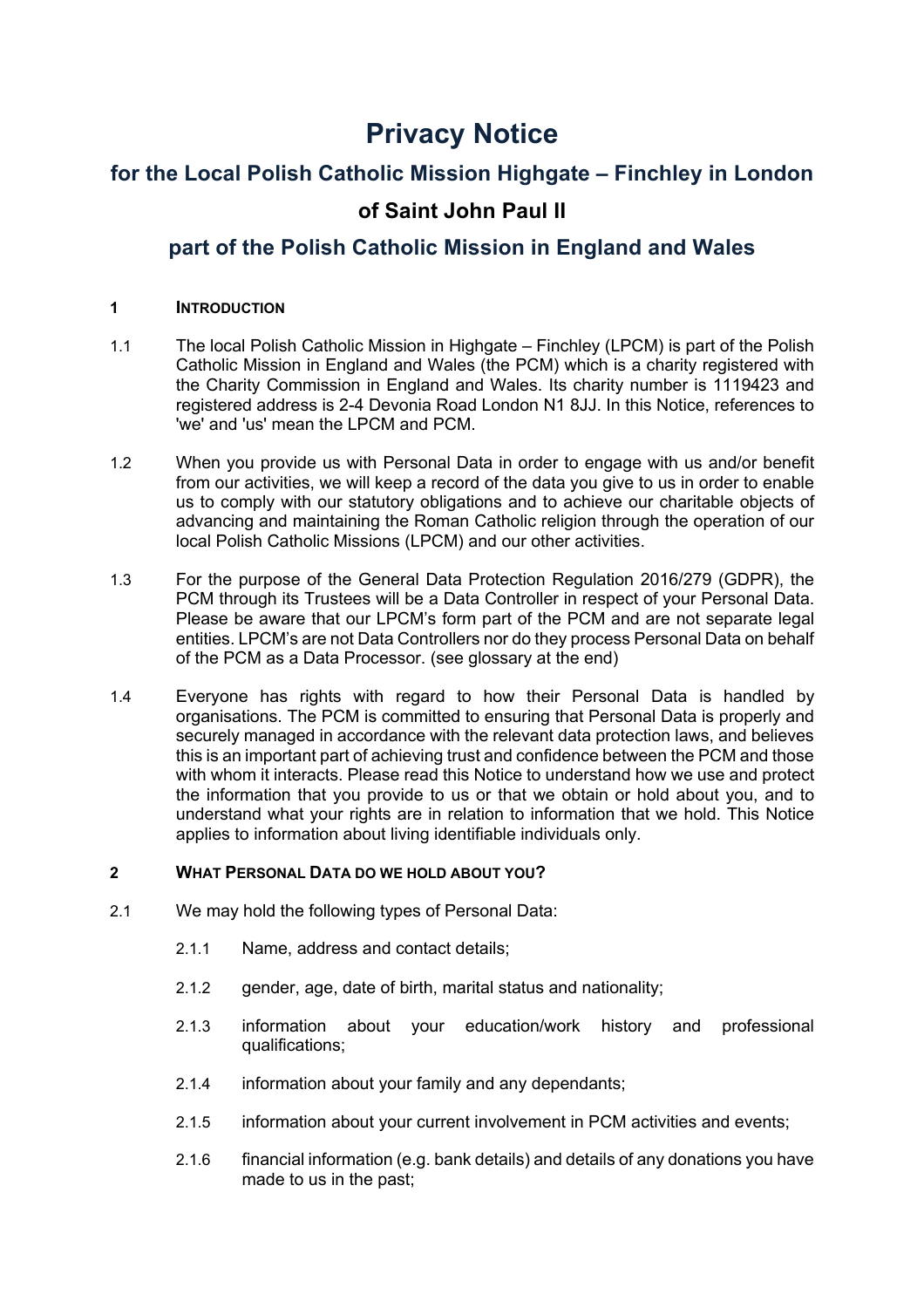- 2.1.7 information obtained as a result of any background checks on volunteers;
- 2.1.8 CCTV recordings and photographs;
- 2.1.9 information we collect through your use of our website(s) such as IP addresses and other information collected using cookies; and
- 2.1.10 Medical and psychological information
- 2.1.11 Dietary and health information necessary for events, residentials and trips
- 2.1.12 any other information which you choose to provide to us or that we are provided by others.
- 2.2 We may also hold Special Categories of Personal Data e.g. information about your religious beliefs, information about your health and wellbeing, information revealing racial or ethnic origins, information concerning your sexual orientation or in the case of background checks, information about criminal records or proceedings.
- 2.3 We may also receive Personal Data about you from third parties, for example, your family members, other parishioners, other dioceses, medical professionals, the police and other law enforcement bodies.

### **3 HOW AND WHY DO WE PROCESS YOUR PERSONAL DATA?**

- 3.1 The Personal Data which we hold about you, whether it is collected directly from you or whether we receive it from a third party, may be Processed in a number of ways, for example:
	- 3.1.1 to communicate with you in relation to news about or activities and events taking place in the PCM or in any LPCM, including seeking feedback and informing you of any changes to our activities;
	- 3.1.2 to improve our activities and the way we communicate with you including our website or the website of any LPCM;
	- 3.1.3 to carry out our activities, from weddings and funerals to general pastoral and spiritual care;
	- 3.1.4 to process donations that you may make to us or other payments where, for example, you hire facilities belonging to the PCM and managed by the LPCM;
	- 3.1.5 to administer, support, improve and develop the administration of the PCM's work and operations and to keep the PCM's or any LPCM's accounts and records up-to-date;
	- 3.1.6 to process applications from you, including grant applications and applications for a role within the PCM;
	- 3.1.7 for audit and statistical purposes (e.g. for the annual audit undertaken by the Polish Bishops' Conference and the Bishops' Conference of England and Wales);
	- 3.1.8 to ensure we comply with our legal obligations (e.g. by providing information to the Charity Commission or HMRC or carrying out safeguarding activities);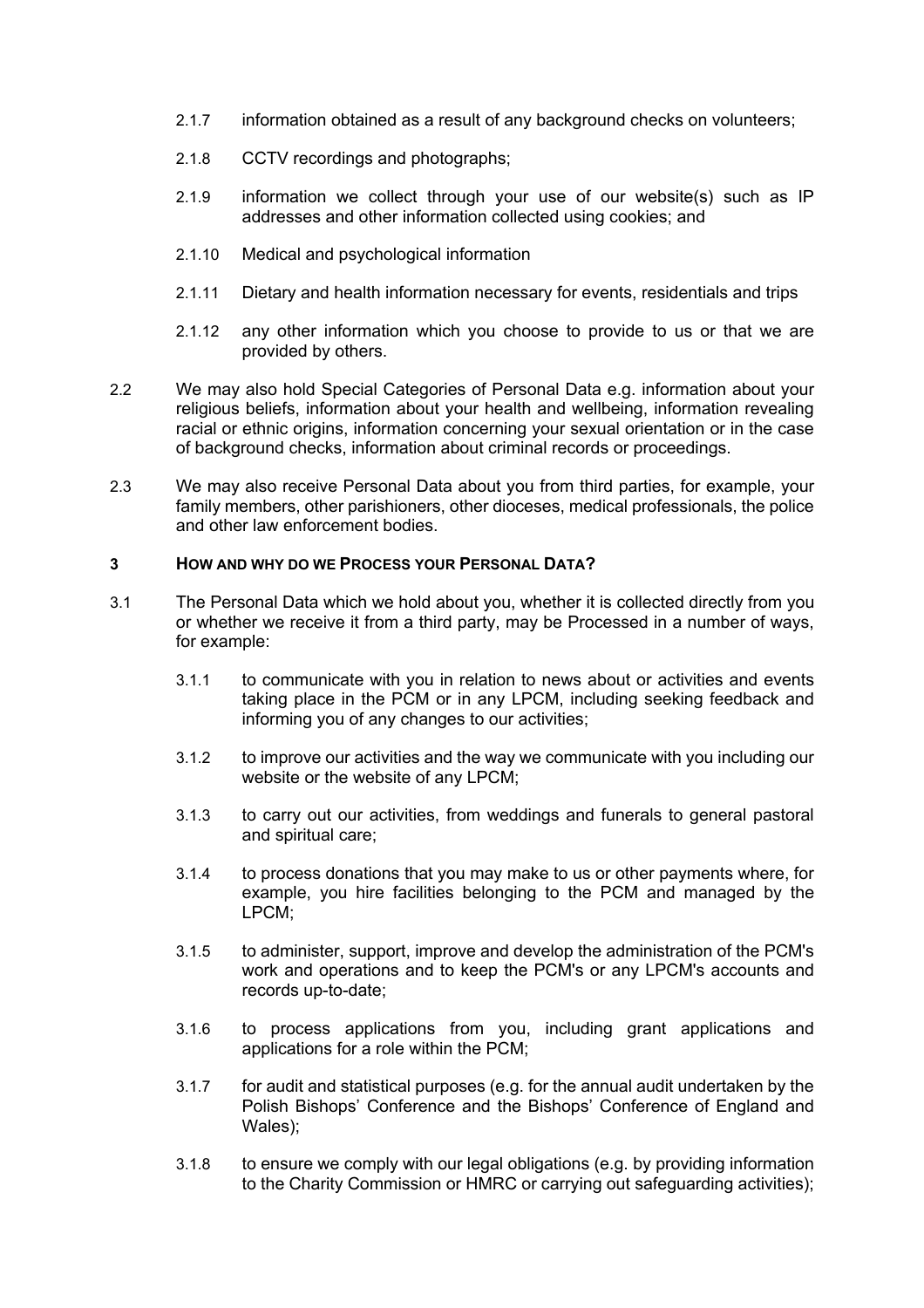- 3.1.9 in the case of CCTV recordings, to prevent or detect crime, and to help create a safer environment for our staff, parishioners and visitors;
- 3.1.10 to carry out contractual obligations (e.g. paying employees); and
- 3.2 Any information gathered through cookies and similar technologies via the PCM website or the website of any LPCM, is used to measure and analyse information on visits to the website, to tailor the website to make it better for visitors and to improve technical performance. We will not use the data to identify you personally or to make any decisions about you.

### **4 ON WHAT GROUNDS DO WE PROCESS YOUR PERSONAL DATA?**

- 4.1 We must have a lawful basis for Processing your information; this will vary according to the circumstances of how and why we have your information but typical examples include:
	- 4.1.1 the activities are within our legitimate interests in advancing and maintaining the Roman Catholic religion, in providing information about the activities of the PCM or any LPCM, and to raise charitable funds (e.g. where we use baptism data to follow up with families for first communion);
	- 4.1.2 you have given consent (which can be withdrawn at any time by contacting us using the details below) for us to process your information (e.g. to send you marketing or fundraising communications by email or SMS);
	- 4.1.3 we are carrying out necessary steps in relation to a contract to which you are party or prior to you entering into a contract (e.g. where you enter into a hire agreement for one of our facilities);
	- 4.1.4 the Processing is necessary for compliance with a legal obligation (e.g. where we pass on information to a local authority for safeguarding or other reasons);
	- 4.1.5 the Processing is necessary for carrying out a task in the public interest (e.g. updating and maintaining the register of marriages); or
	- 4.1.6 to protect your vital interests (e.g. if you were unfortunate enough to fall ill or suffer an injury on our premises, then we may pass on information to the NHS for treatment purposes and to family members).
- 4.2 If we Process any Special Categories of Personal Data we must have a further lawful basis for the processing. This may include:
	- 4.2.1 where you have given us your explicit consent to do so (e.g. to cater for your medical or dietary needs at an event);
	- 4.2.2 where the Processing is necessary to protect your vital interests or someone else's vital interests (e.g. passing on information to the Police);
	- 4.2.3 where the Processing is carried out in the course of our legitimate interests as the PCM working with and supporting our current and former parishioners and the information is not shared outside the PCM other than with your consent (e.g. carrying out parish censuses);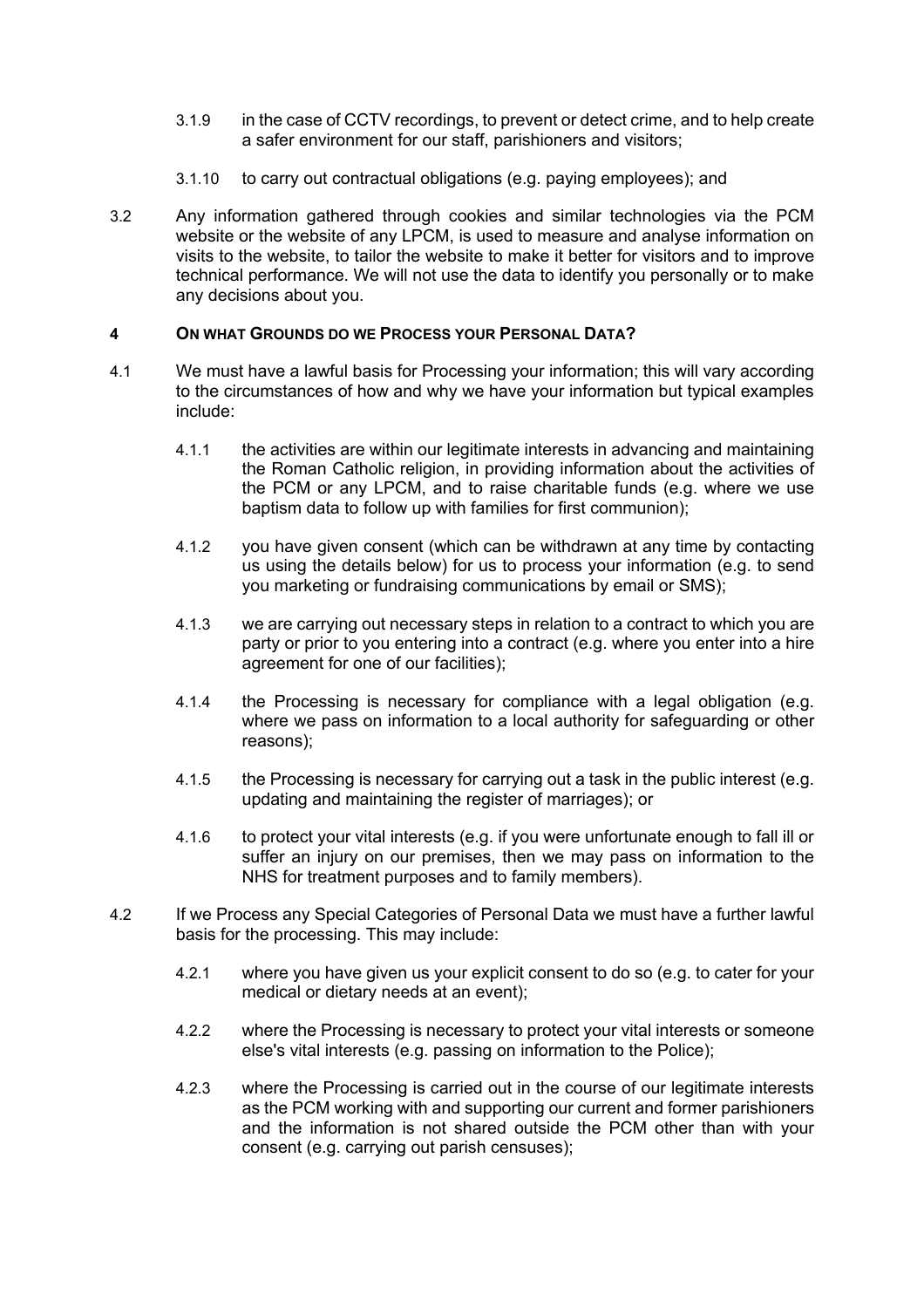- 4.2.4 you have made the information public (e.g. through social media, or consenting to your details appearing on a public directory);
- 4.2.5 where the Processing is necessary for the establishment, exercise or defence of legal claims;
- 4.2.6 where the Processing is necessary for carrying out the PCM's employment and social security obligations; or
- 4.2.7 the processing being necessary for reasons of substantial public interest (e.g. where steps are taken to prevent fraud or other dishonest activity);
- 4.2.8 Where the processing is necessary for archiving historical records (at PCM or LPCM level)
- 4.2.9 Where it is in the substantial public interest, and necessary for the safeguarding of children and vulnerable adults.

provided that the legal basis is proportionate to the aim pursued and provides for suitable and specific measures to safeguard your rights, or as part of our legitimate interests as the PCM and charitable institution.

- 4.3 If we Process any Personal Data comprising criminal convictions or offences we must also have a further lawful basis for the processing. This may include:
	- 4.3.1 where the PCM is exercising obligations or rights which are imposed or conferred by law on us or you in connection with employment, social security or social protection and the PCM has an appropriate policy document in place (e.g. to undertake appropriate checks on individuals prior to taking up a role);
	- 4.3.2 where it is necessary for the prevention or detection of an unlawful act (e.g. passing on information to the Police or other investigatory body);
	- 4.3.3 where the PCM is complying with or assisting others to comply with regulatory requirements relating to unlawful acts or dishonesty (e.g. passing on information to the Police or other investigatory body);
	- 4.3.4 where it is carried out in the course of safeguarding children or other individuals at risk e.g. making a safeguarding disclosure;
	- 4.3.5 where an individual has given their consent to the processing;
	- 4.3.6 where the PCM is establishing, exercising or defending legal claims (e.g. providing information to our insurers or lawyers in connection with legal proceedings);
	- 4.3.7 where it is necessary to protect the vital interests of an individual (e.g. passing on information to the Police); or
	- 4.3.8 where it is carried out in the course of the PCM's legitimate activities as a not-for-profit body with religious aims (e.g. carrying out pastoral activities).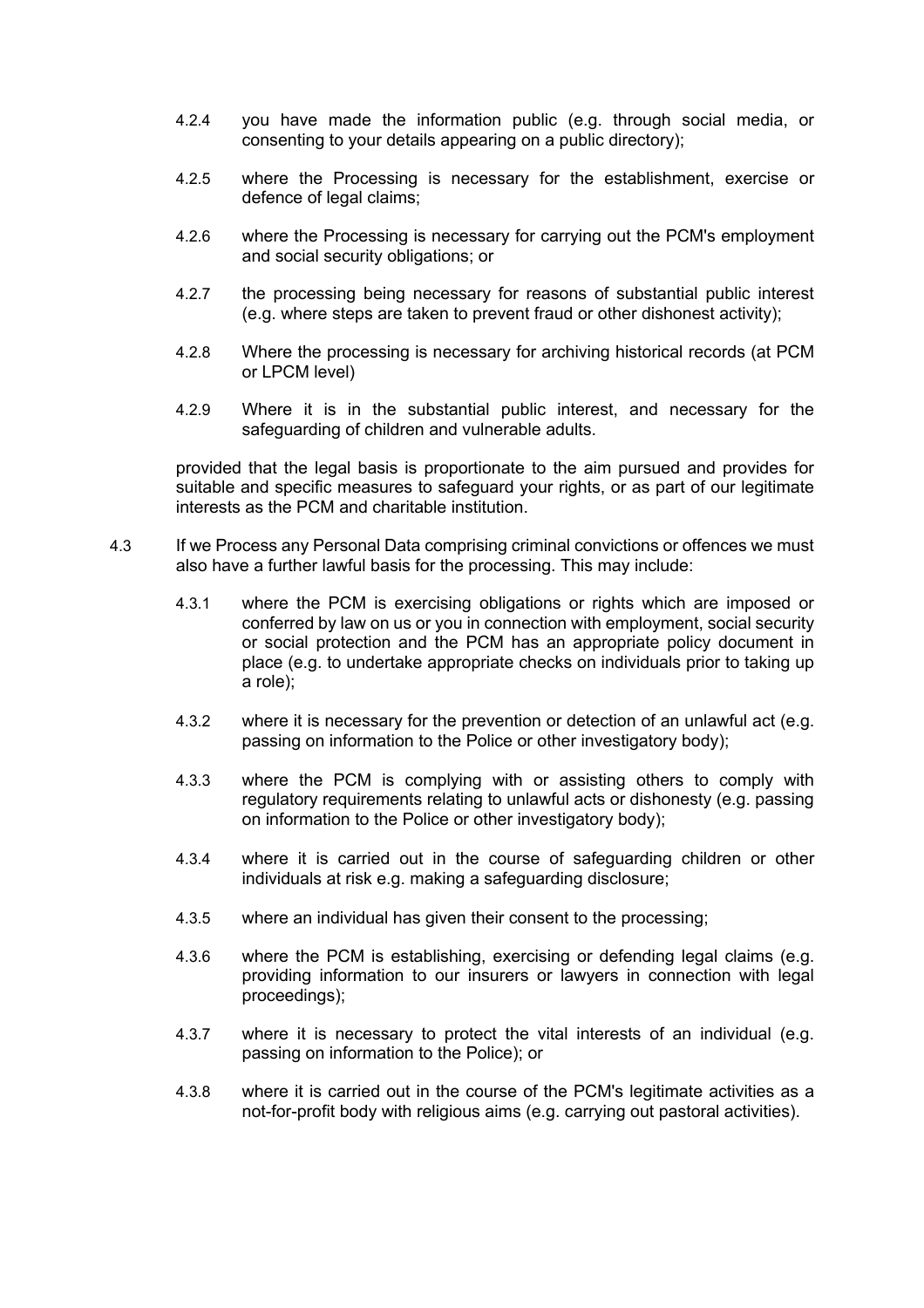### **5 WHO WILL WE SHARE YOUR INFORMATION WITH?**

- 5.1 We will only use your Personal Data within the PCM for the purposes for which it was obtained, unless you have explicitly agreed that we may share your Personal Data with another organisation or unless we are otherwise permitted or required to under the Data Protection Rules or order of a Court or other competent regulatory body or as set out in this Notice.
- 5.2 We may share your information with other members of the Church seeking relief and any ecclesiastical body enjoying canonical jurisdiction or powers of governance as detailed in the Code of Canon law or the Apostolic Constitution *Pastor Bonus*.
- 5.3 We may share your information with government bodies for tax purposes or law enforcement agencies for the prevention and detection of crime.
- 5.4 Sometimes the LPCM and PCM contracts with third parties whom we ask to Process Personal Data on our behalf (e.g. IT consultants, distributors of parish newsletters and directories). We require these third parties to comply strictly with our instructions and with the GDPR.
- 5.5 We also may be required to share your Personal Data so that the PCM can benefit from Gift Aid nominations you have made e.g. with HMRC.
- 5.6 We have in place administrative, technical and physical measures designed to guard against and minimise the risk of loss, misuse or unauthorised processing or disclosure of the Personal Data that we hold.
- 5.7 In the course of Processing your Personal Data, or disclosing it to the recipients referred to above, we may transfer it to countries which are outside the European Economic Area (EEA) (e.g. the Vatican), some of which may not have laws which provide the same level of protection to your Personal Data as laws inside the EEA. In such cases we will take steps to ensure that the transfers comply with the GDPR and that your Personal Data is appropriately protected. We do so by requiring them to satisfy us that they have a code of conduct affording an adequate degree of protection for your data, approved by a competent national or international supervisory authority.

#### **6 HOW LONG WILL WE KEEP YOUR INFORMATION FOR?**

6.1 Your information will be kept in accordance with our Retention & Disposal of Records Policy, copies of which are available from the dataprotection@pcmew.org In any event, we will endeavour to only keep Personal Data for as long as is necessary and to delete it when it is no longer so.

#### **7 YOUR RIGHTS**

- 7.1 You have rights in respect of the Personal Data you provide to us. In particular:
	- 7.1.1 the right to request a copy of some or all of the Personal Data that we hold about you (including, in some cases, in a commonly used, machine readable, format so that it can be transferred to other Data Controllers) . We do not make a charge for this service:
	- 7.1.2 if we Process your Personal Data on the basis that we have your consent, the right to withdraw that consent;
	- 7.1.3 the right to ask that any inaccuracies in your Personal Data are corrected;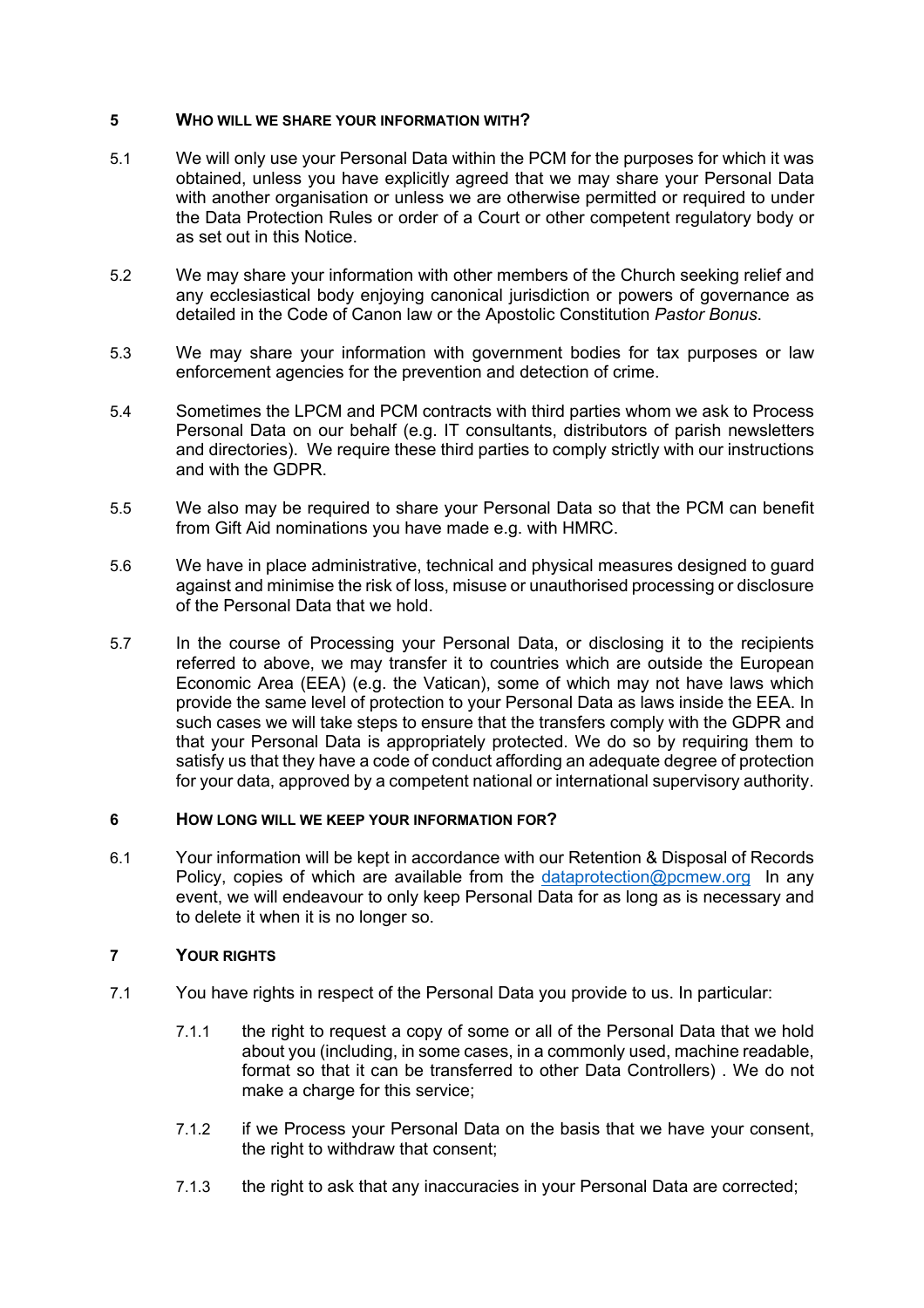- 7.1.4 the right to have us restrict the Processing of all or part of your Personal Data;
- 7.1.5 the right to ask that we delete your Personal Data where there is no compelling reason for us to continue to Process it. This does not include the removal of factual records (e.g. baptism registers) although they may be annotated;
- 7.1.6 the right to object to us Processing your Personal Data for direct marketing purposes e.g. in relation to fundraising or wealth screening carried out by the PCM; and
- 7.1.7 the right not to be subject to legal or other significant decisions being taken about you on the basis of an automated process (i.e. without human intervention).
- 7.2 Please note that the above rights may be limited in some situations for example, where we can demonstrate that we have a legal requirement to Process your Personal Data. Also, we may need you to provide us with proof of identity for verification and data security purposes before you can exercise your rights.
- 7.3 Rights may only be exercised by the individual whose information is being held by the PCM or with that individual's express permission. Children from around 12 years upwards are entitled to make their own requests (where the PCM is of the reasonable view that they have an appropriate understanding of the request they are making) and parents / guardian / family members do not have an automatic right to see information about their child or prevent their child from making a request to the PCM.

#### **8 CHANGES TO THIS NOTICE**

8.1 We may make changes to this Notice from time to time as our organisational practices and/or applicable laws change. We will not make any use of your personal information that is inconsistent with the original purpose(s) for which it was collected or obtained (if we intend to do so, we will notify you in advance wherever possible) or otherwise than is permitted by data protection laws.

# **9 CONTACT DETAILS**

- 9.1 If you have any questions, require further information about how we protect your Personal Data, if you wish to exercise any of the above rights or if you would like to provide feedback or make a complaint about the use of your information, please contact the PCM at dataprotection@pcmew.org or by post to 2-4 Devonia Road, London N1 8JJ www.pcmew.org
- 9.2 Any complaints will be dealt with in accordance with the PCM's Complaints Policy.
- 9.3 We hope that we can satisfy any queries you may have about the way in which we Process your Personal Data. However, if you have unresolved concerns you also have the right to complain to the Information Commissioner ('ICO') (www.ico.org.uk).

#### **10 COOKIES**

10.1 Cookies, also known as browsers or tracking cookies, are small text files that are added to your computer when you visit a website. They help websites to perform certain functions e.g. to know who you are if you log into a restricted part of a website,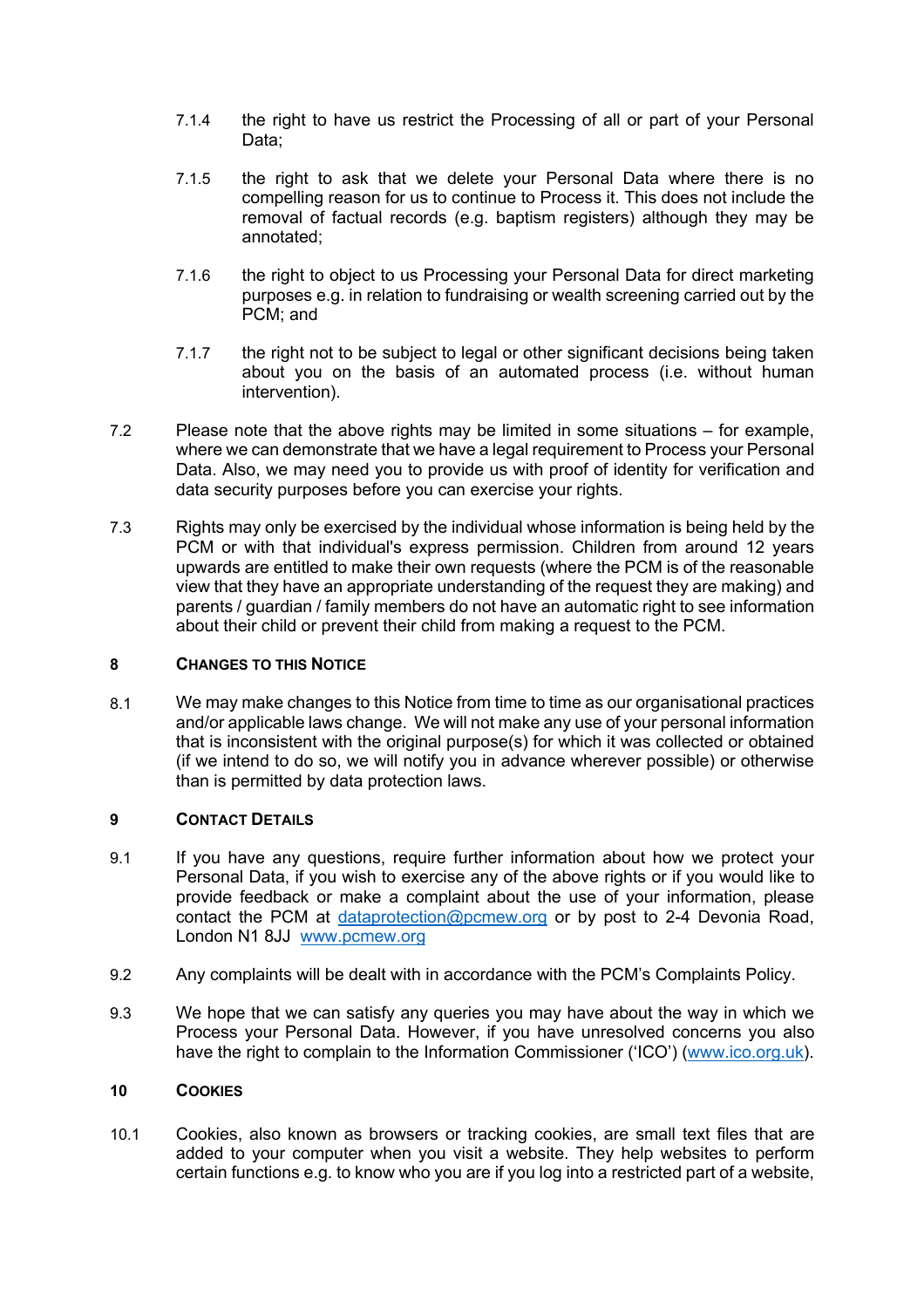for shopping carts, and for tracking purposes. They do not capture any data identifying you personally, except if you choose.

- 10.2 The PCM uses the following cookies:
	- 10.2.1 **Google analytics**. We use Google analytics cookies on the website for tracking purposes. The cookies allow us to understand general traffic to our website for example number of visitors and length of time on site. This process does collect data, but in an anonymous form, to help us make improvements, develop the website and enhance the user experience.
	- 10.2.2 **Privacy preferences**. We use a tracking cookie, which is added to your computer, to remember your cookie preferences i.e. if you have allowed or disallowed them.

#### **11 MANAGE COOKIES**

- 11.1 If you would like to opt-in or opt-out of using cookies then you should be able to do so using your browser. You can review your cookie settings at any time.
- 11.2 Please note that you cannot opt-out of the deployment of cookies that are necessary for delivery of our website or services to visitors.

#### **12 GLOSSARY**

"**Data Controller**" means a person, organisation or body that determines the purposes for which, and the manner in which, any Personal Data is processed. A Data Controller is responsible for complying with the data protection laws including the GDPR and establishing practices and policies in line with them.

"**Data Processor**" means any person, organisation or body that Processes personal data on behalf of and on the instruction of the PCM. Data Processors have a duty to protect the information they process by following data protection laws.

"**Data Subject**" means a living individual about whom the PCM processes Personal Data and who can be identified from the Personal Data. A Data Subject need not be a UK national or resident. All Data Subjects have legal rights in relation to their Personal Data and the information that the PCM holds about them.

"**Personal Data**" means any information relating to a living individual who can be identified from that information or in conjunction with other information which is in, or is likely to come into, the PCM's possession. Personal Data can be factual (such as a name, address or date of birth) or it can be an opinion (e.g. a performance appraisal). It can even include a simple email address. A mere mention of someone's name in a document does not necessarily constitute Personal Data, but personal details such as someone's contact details or salary (if it enabled an individual to be identified) would fall within the definition.

"**Processing**" means any activity that involves use of Personal Data. It includes obtaining, recording or holding the information or carrying out any operation or set of operations on it, including organising, amending, retrieving, using, disclosing, erasing or destroying it. Processing also includes transferring or disclosing Personal Data to third parties.

"**Special Categories of Personal Data**" (previously called sensitive personal data) means information about a person's racial or ethnic origin, political opinions, religious or similar beliefs, trade union membership, physical or mental health or condition or